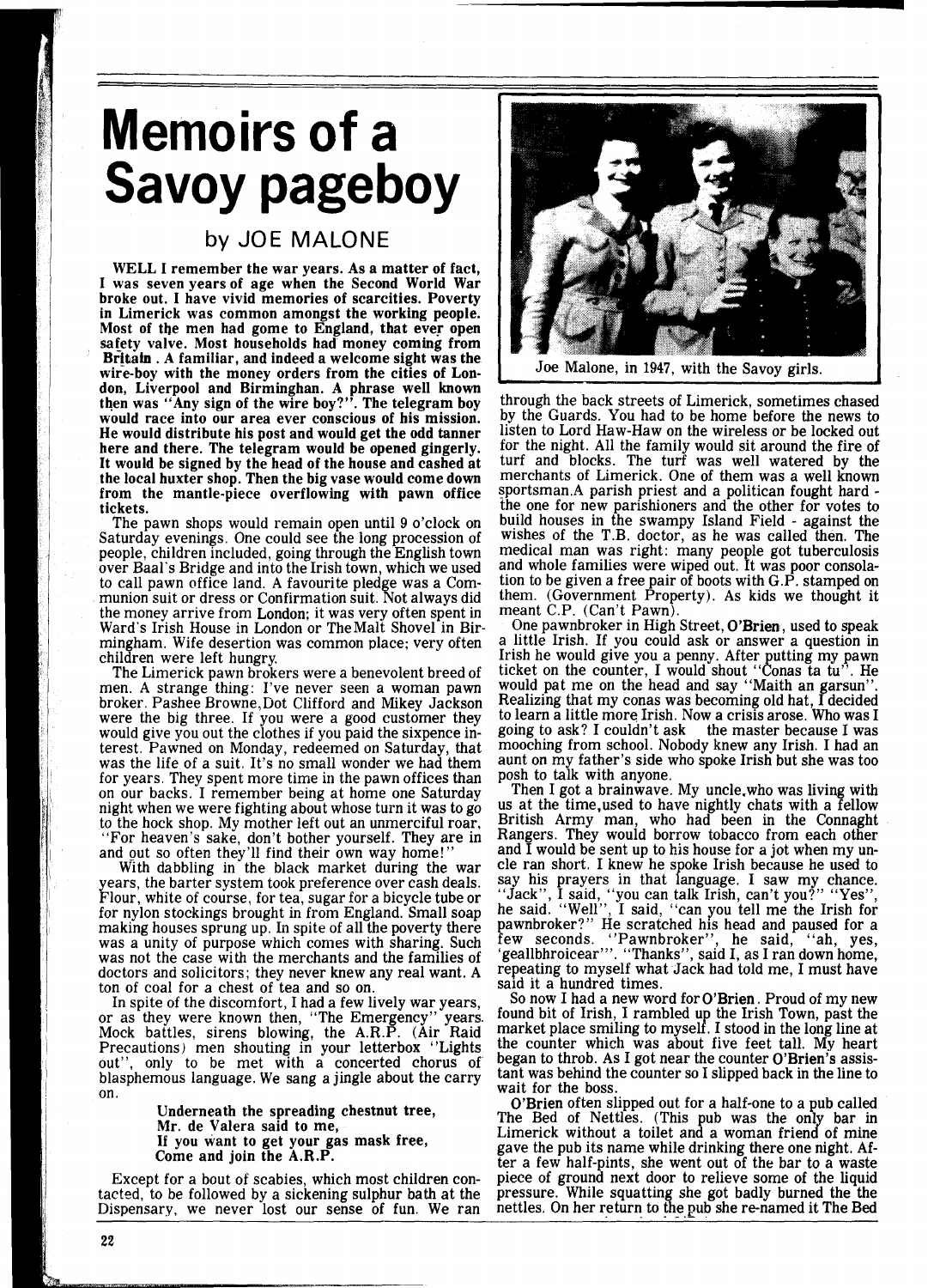of Nettles.) Back arrived O'Brien and gave me a wink. I<br>hopped up on the counter and let fly in one breath. "Conus hopped up on the counter and let fly in one breath, "Conus ta tu, mo geallbhroiceir?" His eyes lit up as he took my bundle and gave me twopence. bundle and gave me twopence.<br>I had a choice of buying a Chester bun or stalling on to

my twopence and going to the Thomond to the pictures. It was a case of filling the belly or filling the mind. So I thought to myself, God is good for tonight, and I bought the Chester.

Having been expelled from Creagh Lane School after a long and ignorant stay, I went to St. John the Baptist. School. It was a one-storey building under the shadow of St. John's Cathedral in the heart of Garryowen. It had four masters who taught eight classes. They were men of gentle temper-more than I can say about the boys in black. I left there at the age of **13** years and six months, after breaking Guard White's melt, and just missing Glin Reform School by a hair's breath.

In my messenger boy days we were paid five bob a week. You spent your half-day cutting your boss's lawn.<br>The payment for that job was a couple of apples, usually bad, or a cut of bread and jam. But I could never keep my eyes off the big fat maid who was kind of slow on top and who could blame her 16 years in the Good Shepherd Convent, mis-named because most of the girls came out of there fat, foolish and ill-prepared for outside the walls. If you didn't dothe wprk to your boss's satisfaction your job might be gone the next day. The Protestant em loyers were far more decent than their counterparts, with a few exceptions.

Once we tried to organise a messenger boys' union, but we were threatened by the shop-keepers and jobs were scarce. They put the fear of God into us. So our attempts at forming a union died a sudden death. Some of the kids started work at 6 a.m., and after a long round on foot, starting from Catherine Street and finishing at Barrington's Pier, the young boys and girls had to walk back home, their hands blue with the cold. At home they

ate a few cuts of brown bread and then went off to school.<br>After a few months as a messenger boy there was a job going at the Savoy Cinema as a page boy, or "buttons" My father was active in the trade union movement in the city and pulled a few strings with a man who later became a senator and vice-president of the union. I was very keen on this job. After the bike job it was full of colour, and I liked the idea of the uniform, pillbox hat white gloves and black patent shoes. Most important of all to my impressionable mind was the status. It meant the respect of your fellow messengers. Strutting through the respect of your fellow messengers. Strutting through the city, going to the bank, the newspaper and other offices, I felt like a real glasscock and was proud as Punch when I heard an old woman say one day as I passed by, 'Isn't he the real Ally Daly?''. I really had notions about myself in those days, God help me.

The first picture I saw there was "The Keys of the Kingdom" with Gregory Peck. The cinema was owned then by the Ellimans and the company was known as Irish Cinemas Limited and also included the Savoys in Dublin and Cork and the Theatre Royal. The Ellimans interest in the Savoy. They sold out to Odean Theatres, and English company owned by Joseph Rank, who had a large interest in British film-making and produced many second-rate pictures. The British industry was then in its infancy. With a few exceptions picture-making in England was not in a healthy state. Richard Atten-<br>borough gave an accurate account of British film-making when he said it was all money and little talent. In the late forties, it cost one million pounds to make Hamlet, which was a financial failure. With Lawrence Olivier and Vivien Leigh playing leading parts it was wasted. The film was shown to empty cinemas all over Britain and America. Limerick had it for nine days. One evening I counted 11 people. in a cinema with nearly 1500 seats.

Then came cinema variety, and celebrity concerts with

-. leading singers from Sadlers Wells, Convent Garden and other opera houses. **I** often thought to myself that they came to Ireland for the good food, steaks, mutton, beef and were flabbergasted at the sight of a butcher stall. England still had rationing. The artistes weren't paid much money but they enjoyed the Limerick audiences. Once I remember they gave a concert at the Limerick prison where the audience was entertained by Owen<br>Brannigan, Gwen Catley, James Johnston and Victoria Sladen. We had concerts every Friday night with Stanley

Bowyer at the famous Compton organ.<br>At that time the bishop would not allow Sunday pictures. After a long struggle by a lone Councillor, long since dead, the argument was won and we got pictures on Sundays.

Most of the artistes for the Sunday night concerts were local ones, such as Michael McNamara, James Penny. local ones, such as Michael McNamara, James Penny, who could sing a C sharp, which he did in the Rossini Stabet Mater. Josephine Scanlon, Hilda Roche, Michael McCann, Delia Murphy and Elsie Mooney, were among the others who took part. Music, and especially opera, has a very long tradition in Limerick going back to the old Theatre Royal. The Bowyer-Westwood, Car1 Rosa, D'Oyly Carte, Elster-Grime, the Clonmel-born singer Frank Land and, of course, our own Joseph O'Mara and

his company were the leading lights. The cine variety came in **1947/'48.** The first performance I remember was by Frank O'Donovan, later to become Batty in 'The Riordans'. Frank also wrote a few songs, including 'Sitting on the Bridge Below the Town'. Limerick people were ardent cinema goers. Among the Savoy's regular patrons were Donogh O'Malley and his wife Hilda and that great-playboy, Richard Harris. We spent a lot of our time trying to keep him quiet. There was also Paddy Clancy, who is now a successful fishmonger at Ellen Street corner and a fruit vendor on market days in the old part of thecity. Paddy is still a well of information on the cinema. Maybe he should have become an actor. He is certainly a talented mimic.

When cine variety came, it brought artistes from all over the world. Europe was still in a shambles after the war. Theatres, cinemas were blown to smithereens. The musicians, singers, dancers, acrobats had limited outlets so neutral Ireland was the ideal place. Russian dancers. Hungarian acrobats, singers from Poland came with many more. We in Ireland were starved for good entertainment. The artistes needed an audience and some good food. After a few weeks of variety which was not a financial success, someone got a brainwave. Eddie Byrne was doing a programme in Dublin called 'Double or Nothing'. with full houses most nights of the week, so Limerick had a go. That was the beginning of a very colourful career for Eamonn Andrews, who was the right man for the job. He had all the qualities, charm, unaffected manner of a man who liked people. He was also cool and a hard worker. He used to do a live programme on radio every Wonday for the Imco cleaning concern called 'Spotless and Stainless' and be back in Limerick on the same afternoon - if he didn't crash into a pub or Garda barracks. which he once did.

I was asked to do the show, looking at it every day and night, I had a fair idea about the routine. Just as I was about to go on stage, he arrived with bits of straw hang-<br>ing from his hair. He looked more like a cattle dealer than a quiz master. Being a champion amateur boxer made him a great favourite with Limerick people, there being a strong tradition of boxing in the city. The Savoy was well known for its staging of boxing tournaments. including Ireland v England, Ireland v Belgium. and Ireland v Wales. Many of the tournaments were brought to Limerick by Jim Casey, the man who became Mayor after the two Mayors, Clancy and O'Callaghan, were murdered. Another active man in the promotion of sport in the city was Dermot O'Donovan. St. Bridget's and St. Frances were the two leading clubs at the time.